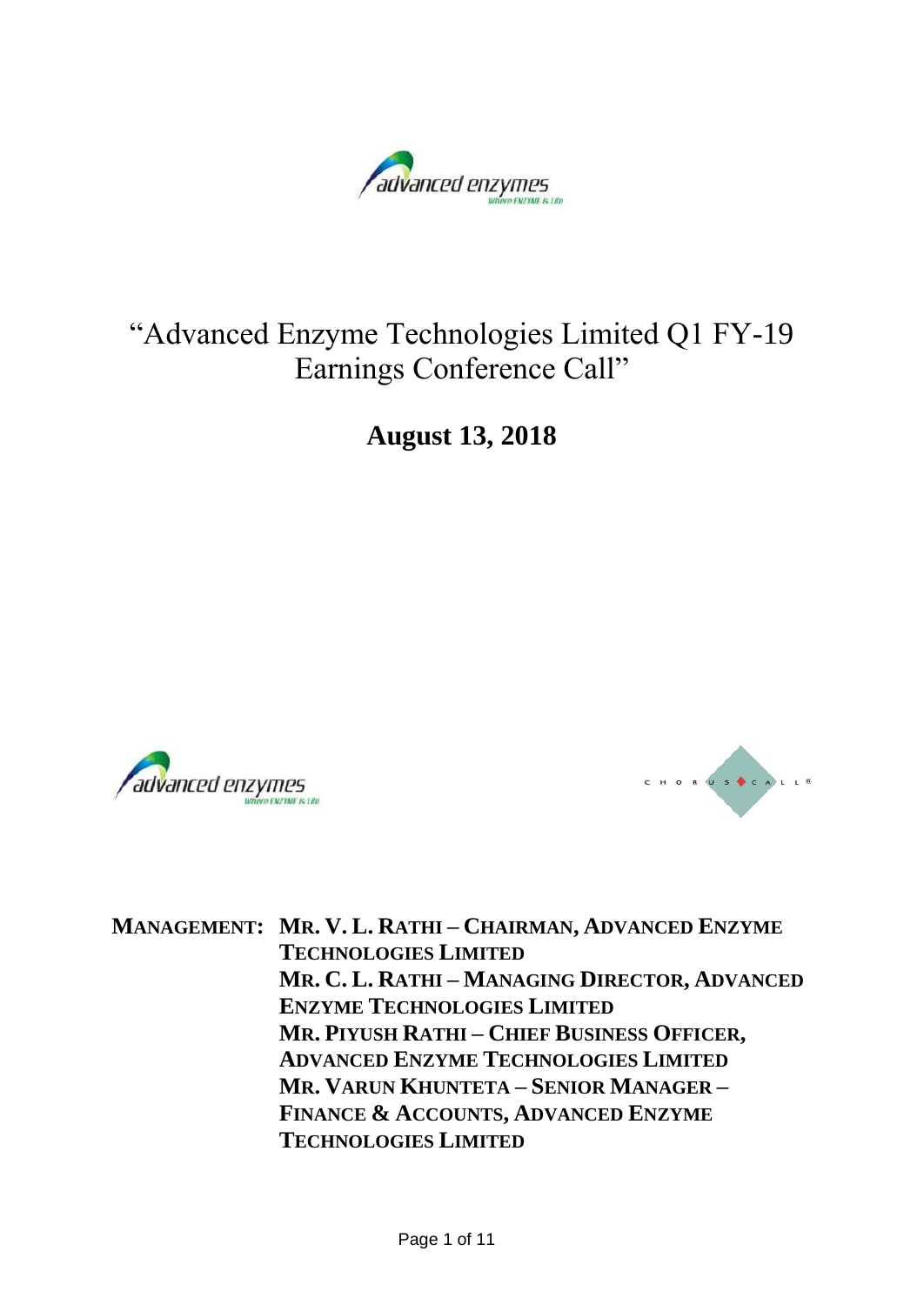

| <b>Moderator:</b>    | Good day, ladies and gentlemen and a very warm welcome to the Advanced Enzyme<br>Technologies Limited Q1 FY19 Earnings Conference Call. We have with us today on the call, |
|----------------------|----------------------------------------------------------------------------------------------------------------------------------------------------------------------------|
|                      | Mr. Piyush Rathi - Chief Business Officer, Mr. C. L. Rathi - Managing Director, Mr. Varun                                                                                  |
|                      |                                                                                                                                                                            |
|                      | Khunteta - Senior Manager Finance and Accounts, Mr. V. L. Rathi - Chairman. As a reminder,                                                                                 |
|                      | all participant lines will be in the listen-only mode. There will be an opportunity for you to ask                                                                         |
|                      | questions after the presentation concludes. Should you need assistance during the conference                                                                               |
|                      | call, please signal an operator by pressing '*' and then '0' on your touchtone phone. I am now                                                                             |
|                      | glad to hand the conference over to Mr. Piyush Rathi. Thank you and over to you sir.                                                                                       |
| <b>Piyush Rathi:</b> | Thank you, very good afternoon to all of you. We will like to take you through the financial                                                                               |
|                      | highlights for this quarter. The consolidated sales are up by 38% year-on-year to 1043 million                                                                             |
|                      | as against 756 million in last quarter Q1 FY18. The EBITDA for Q1 FY19 stands at 487 million                                                                               |
|                      | as against 297 million in Q1 FY18, up 64%. The EBITDA margin stands at 47% this quarter as                                                                                 |
|                      | against 39% in Q1 FY18 and the net profit has risen by 91% to 312 million as against 163 million                                                                           |
|                      | in Q1 FY18. Overall, the financials are in line with the expectations of the company and the                                                                               |
|                      |                                                                                                                                                                            |
|                      | company is on track to achieve its annual guidance. We would now like to open the call for<br>questions.                                                                   |
| <b>Moderator:</b>    | Thank you very much. Ladies and gentlemen, we will now begin the question and answer                                                                                       |
|                      | session. The first question is from the line of Amar Maurya from Emkay Global. Please go ahead.                                                                            |
|                      |                                                                                                                                                                            |
| <b>Amar Maurya:</b>  | I have two questions sir. Number one is what was the revenue from the Evoxx during this quarter                                                                            |
|                      | and what was the EBITDA?                                                                                                                                                   |
| <b>Piyush Rathi:</b> | The revenue from Evoxx was about 30 million.                                                                                                                               |
| <b>Amar Maurya:</b>  | Okay, so 30 million and I believe it was same quarter last year this revenue was not there, right?                                                                         |
| <b>Piyush Rathi:</b> | Yes, it was not consolidated last year.                                                                                                                                    |
| Amar Maurya:         | Yes, okay and what was the EBITDA sir during this quarter?                                                                                                                 |
|                      |                                                                                                                                                                            |
| <b>Piyush Rathi:</b> | From Evoxx you mean?                                                                                                                                                       |
| <b>Amar Maurya:</b>  | Yes, Evoxx.                                                                                                                                                                |
| <b>Piyush Rathi:</b> | Negative 25 million.                                                                                                                                                       |
| <b>Amar Maurya:</b>  | Okay, 25 million negative and sir in Q4 it was how much negative?                                                                                                          |
|                      |                                                                                                                                                                            |
| <b>Piyush Rathi:</b> | Also similar.                                                                                                                                                              |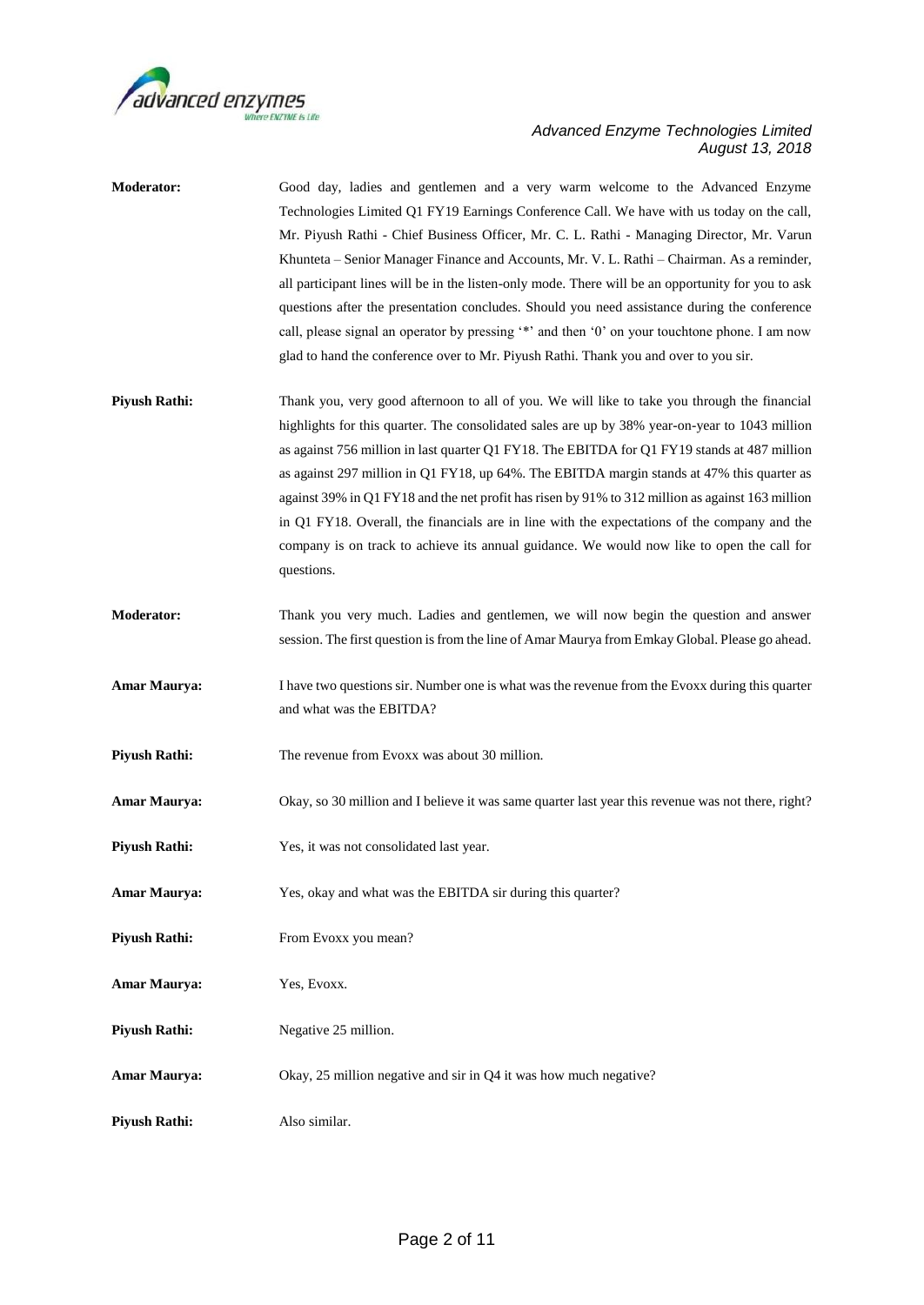

| Amar Maurya:         | Okay, so 25 million and which we are assuming that by the Q3 this will be a breakeven right at<br>the EBITDA level also?                                                   |
|----------------------|----------------------------------------------------------------------------------------------------------------------------------------------------------------------------|
| <b>Piyush Rathi:</b> | Yes, it shall be breakeven at the EBITDA level on a standalone basis.                                                                                                      |
| Amar Maurya:         | On a standalone basis because that the centers which we are consolidating and all those things<br>that is why restructuring at the Evoxx level will lead to this, correct? |
| C.L. Rathi:          | We had already done the same calculation before buying the company. That until December or<br>so we would be continue to lose money on a standalone level.                 |
| Amar Maurya:         | Correct sir.                                                                                                                                                               |
| C.L. Rathi:          | One and a half years or maybe even two, are required to bring them in line with our business.                                                                              |
| <b>Amar Maurya:</b>  | And sir secondly what was the contribution for JC Bio if you can share, JC Bio's revenue and<br>EBITDA?                                                                    |
| <b>Piyush Rathi:</b> | Revenue was 125 million.                                                                                                                                                   |
| <b>Amar Maurya:</b>  | Okay and what would be the EBITDA?                                                                                                                                         |
| <b>Piyush Rathi:</b> | The EBITDA was 48 million.                                                                                                                                                 |
| Amar Maurya:         | 48 million and I believe this business had also grown right because if I see the same quarter last<br>year this was 90 million, correct?                                   |
| <b>Piyush Rathi:</b> | Correct.                                                                                                                                                                   |
| Amar Maurya:         | And at that time what was the EBITDA sir if you have handy?                                                                                                                |
| <b>Piyush Rathi:</b> | 33 million in Q4 FY18.                                                                                                                                                     |
| <b>Amar Maurya:</b>  | Okay sir, Q1 would be what?                                                                                                                                                |
| <b>Piyush Rathi:</b> | Q1 FY18 was 19.4 million.                                                                                                                                                  |
| Amar Maurya:         | 19.4 million, so basically in this JC Bio the margin has also come up?                                                                                                     |
| <b>Piyush Rathi:</b> | Margin has expanded significantly in JC Bio, correct.                                                                                                                      |
| Amar Maurya:         | Okay so any specific reason for this sir?                                                                                                                                  |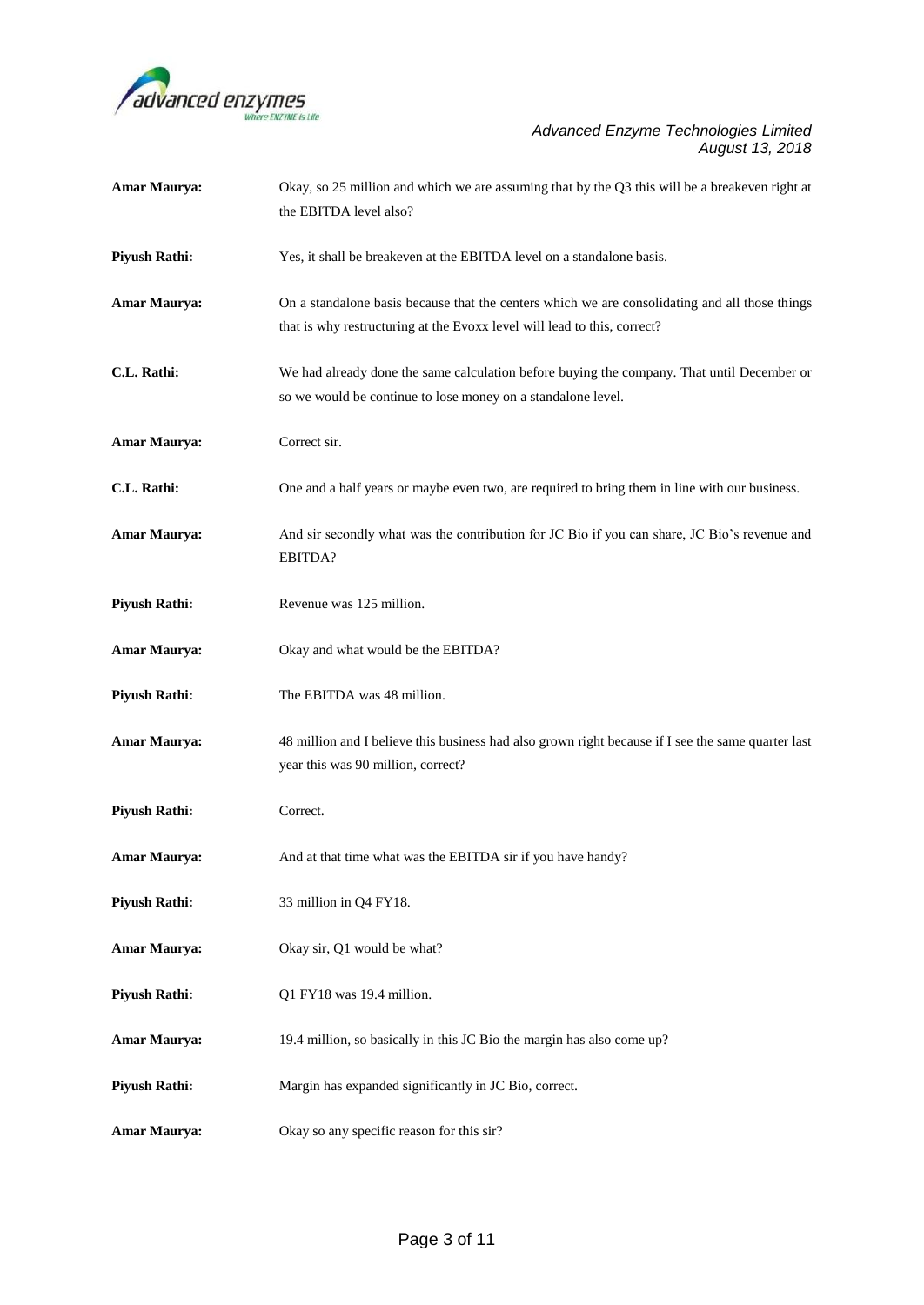

| C.L. Rathi:         | We put our technology now to great use in JC Bio as well. Advanced Enzymes has been a<br>technology leader in this particular space and we have been working for last over like 30 years                                                                                                                                                                                                                                                                                                                                                                                                                                                         |
|---------------------|--------------------------------------------------------------------------------------------------------------------------------------------------------------------------------------------------------------------------------------------------------------------------------------------------------------------------------------------------------------------------------------------------------------------------------------------------------------------------------------------------------------------------------------------------------------------------------------------------------------------------------------------------|
|                     | in this space. JC Bio was a small company and they did not have this kind of expertise, so we<br>gave our technical expertise to improve all their numbers.                                                                                                                                                                                                                                                                                                                                                                                                                                                                                      |
| Amar Maurya:        | This question is largely to understand the US outlook because this quarter the top account has<br>also shown a growth as well as the good part here is that the human nutraceutical non top account<br>also started growing in a very high double digit number, so just wanted to know what is changing<br>at our hand for this human nutraceutical segment overall as well as the US outlook of the human<br>nutraceutical?                                                                                                                                                                                                                     |
| V. L. Rathi:        | There you have a two-part question, so let me go over the first part. If you are comparing<br>numbers from the last year, last year the quarter was very abnormal or very abnormally low. So,<br>having said that, that is not a very good comparison to compare. Second part is quarter-to-quarter<br>results are never our what you call it way of business, we cannot take one quarter and make it<br>into the similar things for the next quarters or something like that. Having said that, our<br>neutraceutical business is very stable and growing and we see reasonable growth as usual in this<br>market and your second question was? |
| Amar Maurya:        | So, basically sir knocking of the top accounts like say top two accounts or top four accounts, are<br>we seeing now growth in the non top accounts also per se for the neutraceutical?                                                                                                                                                                                                                                                                                                                                                                                                                                                           |
| V. L. Rathi:        | We see the top accounts probably maturing and stabilizing or little bit less but other accounts<br>have grown.                                                                                                                                                                                                                                                                                                                                                                                                                                                                                                                                   |
| Amar Maurya:        | Okay, but then you don't see a large growth over here, you are saying that mid two digit number<br>is the number which we should look, correct?                                                                                                                                                                                                                                                                                                                                                                                                                                                                                                  |
| V. L. Rathi:        | Yes, that is the correct.                                                                                                                                                                                                                                                                                                                                                                                                                                                                                                                                                                                                                        |
| <b>Amar Maurya:</b> | Okay sir, anything specific sir to know from the US outlook or from the overall business point<br>of view which you are seeing is changing dramatically?                                                                                                                                                                                                                                                                                                                                                                                                                                                                                         |
| V. L. Rathi:        | Only this year we are going to expand our R&D research and development in US quite a lot and<br>we see putting the laws of foundations for the future growth in probiotics etc.                                                                                                                                                                                                                                                                                                                                                                                                                                                                  |
| Amar Maurya:        | Okay, so is that going to be a large expenditure of R&D over there or the guided number which<br>is of around 25-27 crores which we are talking about. This is the part of that initiative or it is<br>over and above that?                                                                                                                                                                                                                                                                                                                                                                                                                      |
| V. L. Rathi:        | It is going to be a substantial number, but until the plans are finalized I cannot give you some<br>kind of ideas on it, but we are working on those things right now.                                                                                                                                                                                                                                                                                                                                                                                                                                                                           |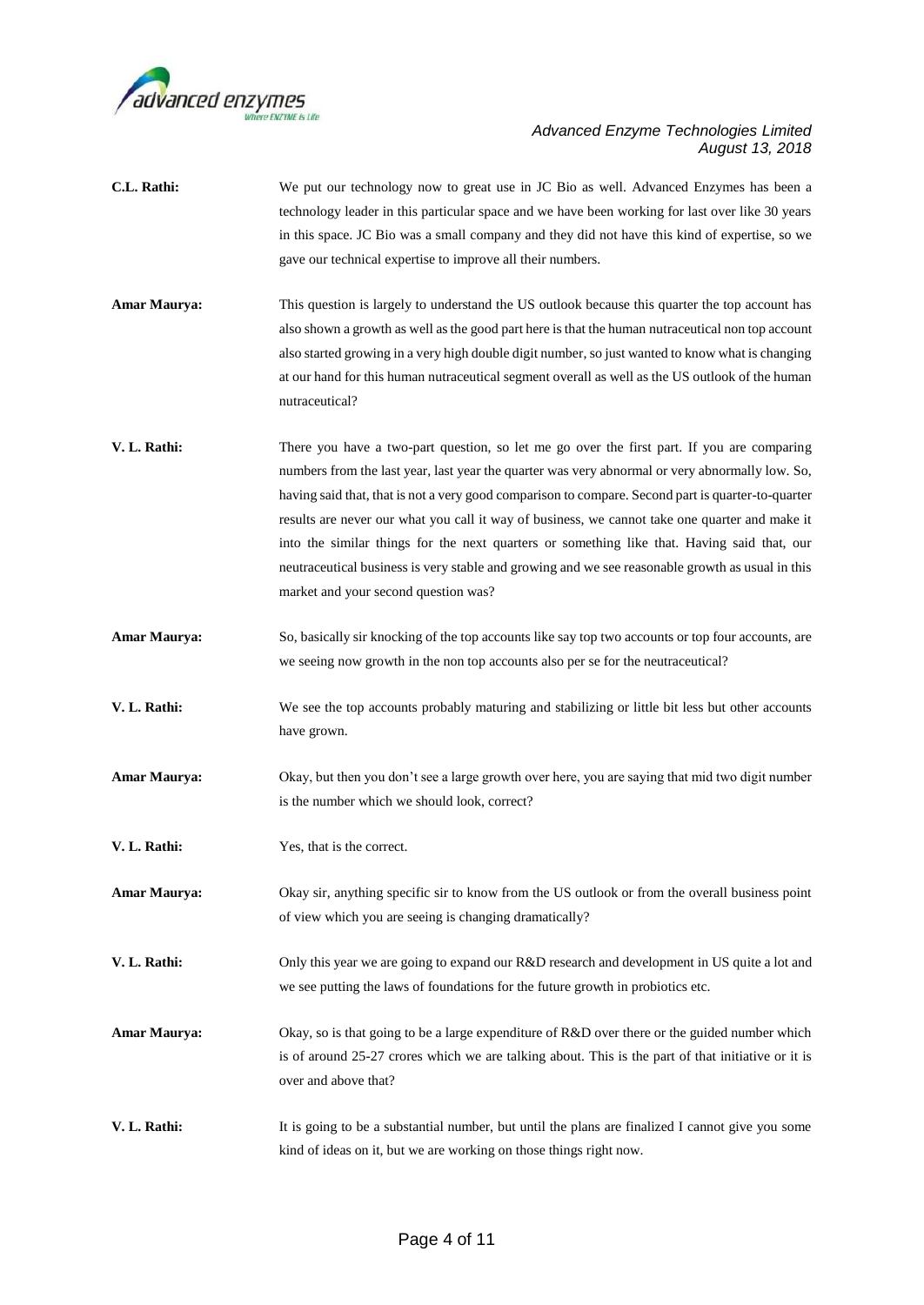

| Amar Maurya:         | And how fast we will be able to see some fructification of the revenue from those R&D's, is it<br>going to be immediate phenomena or how much timeframe which is required towards the R&D<br>execution happens?                                                                                                                                                                                                                                                                     |
|----------------------|-------------------------------------------------------------------------------------------------------------------------------------------------------------------------------------------------------------------------------------------------------------------------------------------------------------------------------------------------------------------------------------------------------------------------------------------------------------------------------------|
| V. L. Rathi:         | Reasonably quick because there are several different types of R&D and there are R&Ds which<br>are customer related R&Ds and there are R&Ds which are fundamentals like culture area things<br>which we do here. So, each R&D is little different and this R&D will give you more often<br>customer oriented R&D's gives you little bit faster results than the basic R&D.                                                                                                           |
| <b>Moderator:</b>    | Thank you. The next question is from the line of Ashi Anand from Allegro Capital. Please go<br>ahead.                                                                                                                                                                                                                                                                                                                                                                               |
| Ashi Anand:          | The question is a little basic. If you are looking at general trends in the industry around human<br>nutrition, diet, preventive, wellness, nutrition, all of these are relatively higher growth areas.<br>However, on a human nutrition business, we kind of speak a relatively more muted growth, just<br>trying to understand is this dynamic way we have a large top account which is growing slower<br>which is pulling down overall growth rate so how really do we see this? |
| <b>Piyush Rathi:</b> | I think the assessment that the human nutrition is not growing would be incorrect, maybe I can<br>request Mr. V. L. Rathi to share his thoughts on how well the human nutrition business is<br>growing especially with the US business in focus.                                                                                                                                                                                                                                    |
| V. L. Rathi:         | You wanted to know how the human nutrition is growing? We are always adding new customers<br>and we can see that the growth is started, taking old things to various different human nutrition<br>areas from various different customers, some of them are small, some of them are large, but this<br>is consistent and this will be I see a normal growth year like any other thing you have seen in<br>the previous years.                                                        |
| Ashi Anand:          | So, we should be looking at kind of mid-teens growth right on the human nutrition side?                                                                                                                                                                                                                                                                                                                                                                                             |
| V. L. Rathi:         | We to be more conservative side, things like low teens.                                                                                                                                                                                                                                                                                                                                                                                                                             |
| Ashi Anand:          | And just kind of understand how exactly should we try to understand the growth, do we first<br>need to invest in the R&D to developed products that we take to consumers or so is there an<br>existing kind of product basket or adequate capacity to drive stronger growth when you have<br>some acquisition business, just trying to understand how would we look at the growth?                                                                                                  |
| V. L. Rathi:         | Our business model is not like a particular product per se, we customize the product for the day<br>to day business. So, our customers are business-oriented people, we are trying to reach to their<br>customer belts and it takes little time to develop with them but once they develop how they<br>market it to the consumers depends on that their growth happens and that really translate into<br>our growth for the larger part of it. Does it make sense?                  |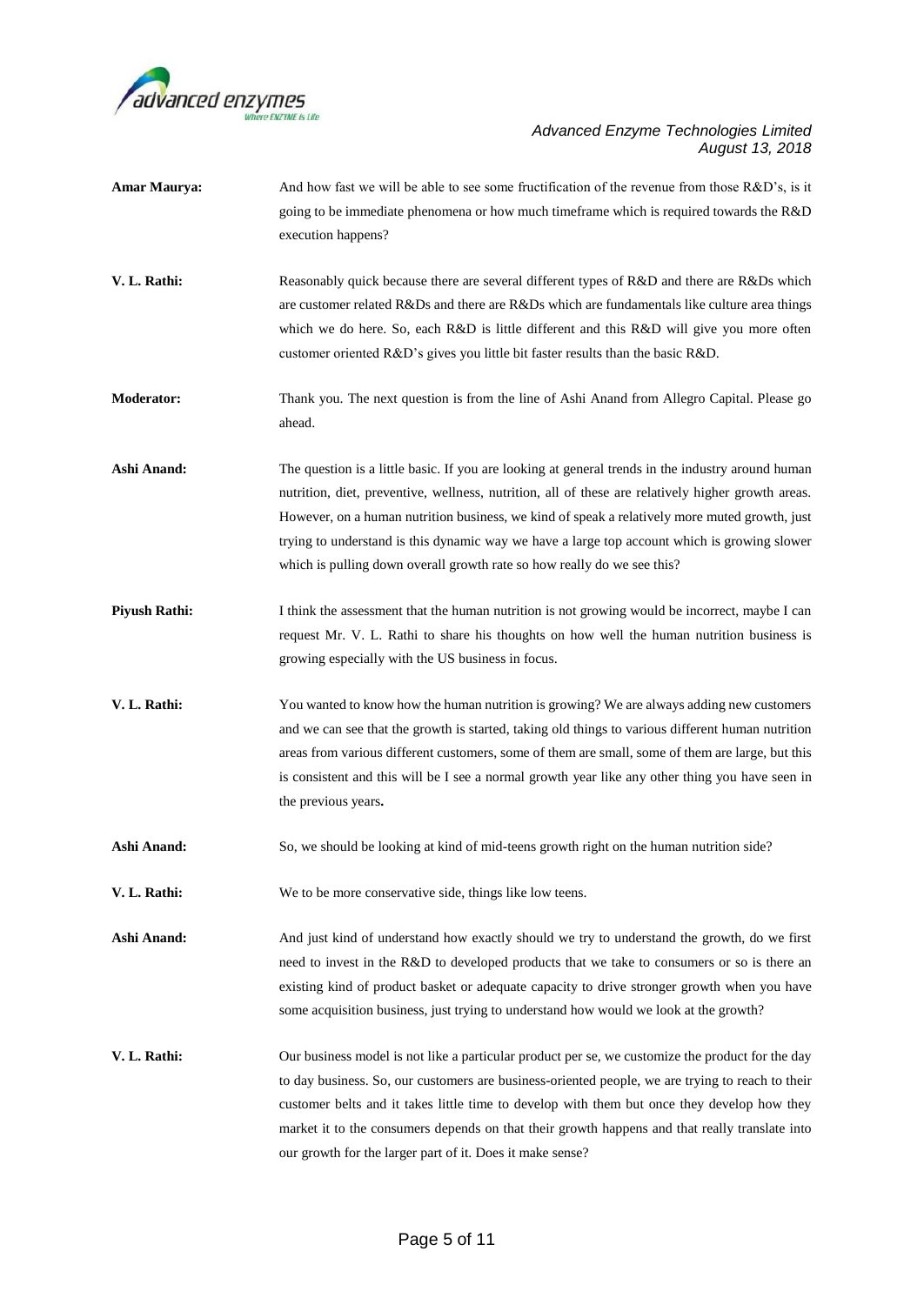

| <b>Ashi Anand:</b>   | Yes, absolutely. Sir the second question was around we have got different segments and in the<br>past we have alluded to the fact that there is a margin differential with certain segments in higher |
|----------------------|-------------------------------------------------------------------------------------------------------------------------------------------------------------------------------------------------------|
|                      | margin. Just wanted to kind of understand how significant is the difference in margins across the                                                                                                     |
|                      | human animal nutrition and food and nonfood processing segments?                                                                                                                                      |
|                      |                                                                                                                                                                                                       |
| <b>Piyush Rathi:</b> | Sure, so not very different because if you look at the overall gross margin profile of the company                                                                                                    |
|                      | at a consolidated level we are between 75 and 80%, very close to 80% rather, so even though                                                                                                           |
|                      | we may have a notion that industrial enzyme business might be lower margin, it depends on the                                                                                                         |
|                      | competitive strength of the company in each of the spaces it operates in. We generally operate                                                                                                        |
|                      | in areas where we have higher competitive strength and therefore reasonable profitability in                                                                                                          |
|                      | comparison also with our nutritional business. So does that answer your question?                                                                                                                     |
|                      |                                                                                                                                                                                                       |
| Ashi Anand:          | Sir, you think there is a differential, but it is not very significant because you are also earning                                                                                                   |
|                      | higher relatively decent margins on the industrial side, is that correct?                                                                                                                             |
| <b>Piyush Rathi:</b> | In the industrial segments, we operate in niches again where we have relative competitive                                                                                                             |
|                      | strength and therefore higher profitability.                                                                                                                                                          |
| <b>Ashi Anand:</b>   | Okay, excellent and just lastly can you quantify what is the revenue we getting currently from                                                                                                        |
|                      | our top account?                                                                                                                                                                                      |
|                      |                                                                                                                                                                                                       |
| <b>Piyush Rathi:</b> | The top account this quarter contributed Rs. 164.5 million to the revenue.                                                                                                                            |
| <b>Moderator:</b>    | Thank you. The next question is from the line of Rohit Sinha from Emkay Global. Please go                                                                                                             |
|                      | ahead.                                                                                                                                                                                                |
| <b>Rohit Sinha:</b>  | Just one question on the tax rate. This quarter we have tax rate of around 26%, so post that US                                                                                                       |
|                      | benefit by the end of this financial year, what kind of tax rate it would be?                                                                                                                         |
| <b>Pivush Rathi:</b> | Yes, it would be similar 26%-28% range.                                                                                                                                                               |
|                      |                                                                                                                                                                                                       |
| <b>Rohit Sinha:</b>  | Okay and going forward for FY20 also in the same range, right?                                                                                                                                        |
| <b>Piyush Rathi:</b> | We should expect the same, unless there is substantial change in Indian tax rates.                                                                                                                    |
| <b>Moderator:</b>    | Thank you. Next question is from the line of Rahul Marate from Akash Ganga Investments.                                                                                                               |
|                      |                                                                                                                                                                                                       |
|                      | Please go ahead.                                                                                                                                                                                      |
| <b>Rahul Marate:</b> | Sir I just wanted to get guidance from you like that we are seeing very good attraction in terms                                                                                                      |
|                      | of the numbers in growth, so could you guide us for the next three years like the topline growth                                                                                                      |
|                      | which we can see on a sustainable basis for the next three years?                                                                                                                                     |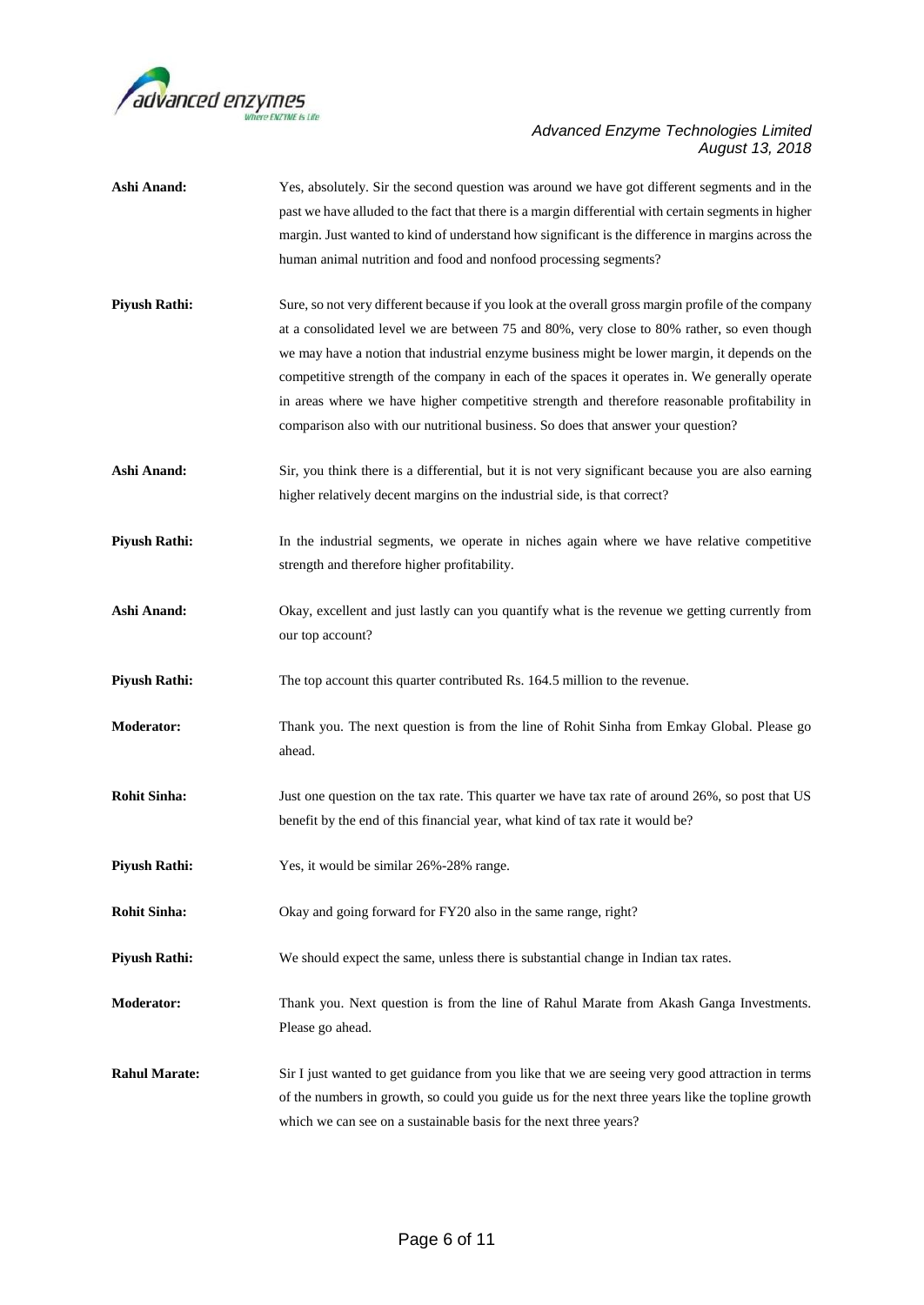

| <b>Piyush Rathi:</b> | Rahul, it is a bit difficult to give you a three-year guidance, but we have in the recent past given<br>a guidance of about 440 to 450 crores for FY19, with an EBITDA of 190 to 200 crores and PAT<br>of about 110-115 crores. So we are very much on target to achieve those set of numbers.                                                                                                                                                                                                                                                                                                                                                                                                                                                     |
|----------------------|----------------------------------------------------------------------------------------------------------------------------------------------------------------------------------------------------------------------------------------------------------------------------------------------------------------------------------------------------------------------------------------------------------------------------------------------------------------------------------------------------------------------------------------------------------------------------------------------------------------------------------------------------------------------------------------------------------------------------------------------------|
| <b>Rahul Marate:</b> | Okay sir and just would want to know on the client acquisition like did we have any new clients<br>acquired in this quarter or are we like seeing by the end of the year that we would be acquiring<br>new clients?                                                                                                                                                                                                                                                                                                                                                                                                                                                                                                                                |
| <b>Piyush Rathi:</b> | So, client acquisition is a normal process, although we have some churn always but this quarter<br>the interesting thing is the top client has come down to 16%, yet our top 10 client revenue is in<br>the same range of 44-45%. This shows that the growth in non-top account has been significant.<br>So the overall revenue mix has become more diversified.                                                                                                                                                                                                                                                                                                                                                                                   |
| <b>Moderator:</b>    | Thank you. The next question is from the line of Ashi Anand from Allegro Capital. Please go<br>ahead.                                                                                                                                                                                                                                                                                                                                                                                                                                                                                                                                                                                                                                              |
| Ashi Anand:          | On the palm oil extraction opportunity, I just wanted to understand how large is this opportunity<br>given the fact that we have also got a patent?                                                                                                                                                                                                                                                                                                                                                                                                                                                                                                                                                                                                |
| <b>Piyush Rathi:</b> | We estimate the market potential to be close to a half of billion dollars, roughly \$450 to \$500<br>million. We expect some commercial revenues to begin in FY20, which is next financial year.                                                                                                                                                                                                                                                                                                                                                                                                                                                                                                                                                   |
| Ashi Anand:          | And how large, if competitive, would you be in this particular market, given that the market size<br>is obviously quite large, and what kind of market share could we look at by say FY23-24?                                                                                                                                                                                                                                                                                                                                                                                                                                                                                                                                                      |
| <b>Piyush Rathi:</b> | Difficult to predict, it is early days, but so far, we are only seeing one competitor and maybe<br>there would be an oligopoly consisting say 3 or 4 players at max. The technology would<br>definitely progress, and the innovation too would keep on happening. So we have to stay abreast<br>and keep on being at the forefront, and that is why the R&D is very critical. And that is why<br>some of the pieces of our R&D, especially the acquisition of Evoxx, have an important role to<br>play, as we keep on innovating and stay at the forefront of technology. So, difficult to give<br>market share numbers currently, but you can imagine that we would emerge with a decent market<br>share in a duopoly or in a tri-poly situation. |
| Ashi Anand:          | So, would it be safe to say that 3 to 5 years from now this would be one of the larger kind of<br>segments in terms of contribution?                                                                                                                                                                                                                                                                                                                                                                                                                                                                                                                                                                                                               |
| <b>Piyush Rathi:</b> | Yes, so this would get classified under the industrial bioprocessing segment, and yes 3 to 5 years<br>from now, we should definitely see \$10-15 million in revenues or more. You never know, there<br>could be exponential growth as well.                                                                                                                                                                                                                                                                                                                                                                                                                                                                                                        |
| C.L. Rathi:          | It's too early right now to really start counting such numbers. We are a research driven company<br>and always early days of new technology adoption are always challenging. Gestation is always                                                                                                                                                                                                                                                                                                                                                                                                                                                                                                                                                   |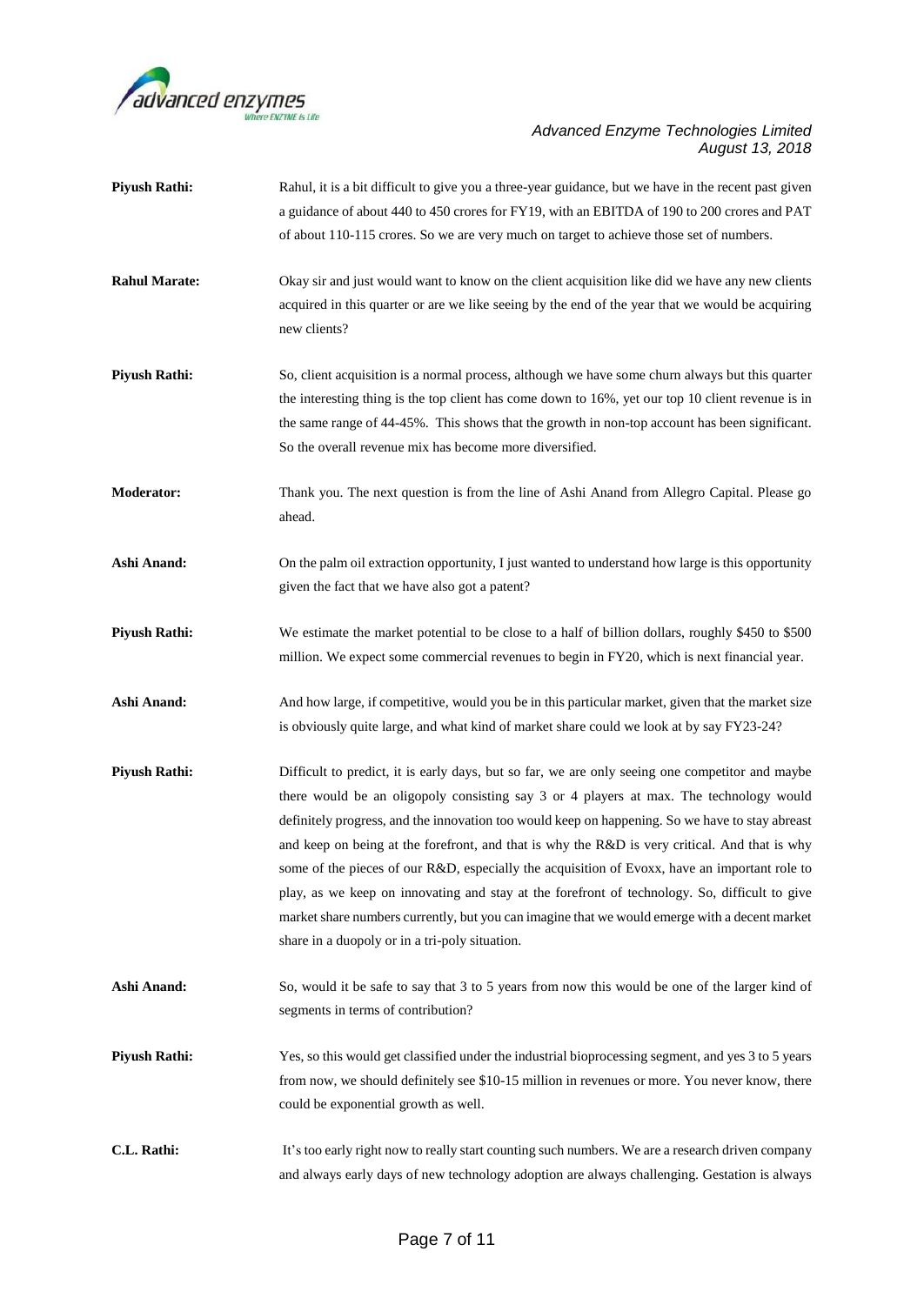

long. If you look at palm oil we have been investing for the last 10 odd years. Yet, the opportunity is quite large, and so we're very excited about the way this whole technology can take shape. There are huge advantages of such technologies slowly maturing over a period of time.

**Ashi Anand:** Sir, just to understand what our technology does, so the use of enzymes in palm oil extraction, what is it competing against? And what would the benefits be?

- **C. L. Rathi:** Oh, very nice question. Some years back, if you tried to produce apple juice, you would get roughly about 74-75% recovery. And as they have started using enzymes today all over the world, globally the juice recovery is anywhere between 90-94%. Today, no company in the world can afford to product apple juice without the use of enzymes and still continue to be in the market. And with this technology we are also able to offer lot of other advantages like producing apple fiber for consumption as a human food. So, these are the kinds of novelties that come out from enzymatic processing, which are very useful for human nutrition. Enzymes offer limitless potential to help the whole humanity get the best value out of the all agri-produce or all kinds of crops or all kind of extraction processes. So, this is the upcoming trend, green technology. And currently there is no such available technology to compete with enzyme technology.
- **Piyush Rathi:** To give you a more specific answer to your question, currently the industry is using only a thermo-mechanical process.
- Ashi Anand: Excellent. So, would it be fair as in what would be the use of enzymes for other oil extractions, you will obviously customize it, but is that the way to look at the potential of enzyme technology in food processing?
- **Piyush Rathi:** Yes, several raw materials are already processed using enzymes; and the technology can be extended to many more.
- Ashi Anand: Excellent. Sir, second question on Evoxx, so just wanted to understand if I am looking at it from the strategic rationale part, is there primarily access to technology or is the whole geographic kind of, the potential to target Europe, is Evoxx an important part of that?
- **Piyush Rathi:** So, there are 4 main reasons why we acquired Evoxx and technology acquisition had a major role to play, almost to the extent of 80-90%. The first was the directed evolution platform that we have got in Evoxx. The second was the access to proprietary strains and technologies on the bacterial engineering side where we needed to improve our competencies. So, Evoxx has a reasonable competitive strength there. And the third has been the vast library of enzymes for pharma bio-catalysis industry and some business around that. And the fourth has been of course the access to the German and the European markets.
- **Moderator:** Thank you. The next question is from the line of Ankit Kanodia from Smart Sync Services. Please go ahead.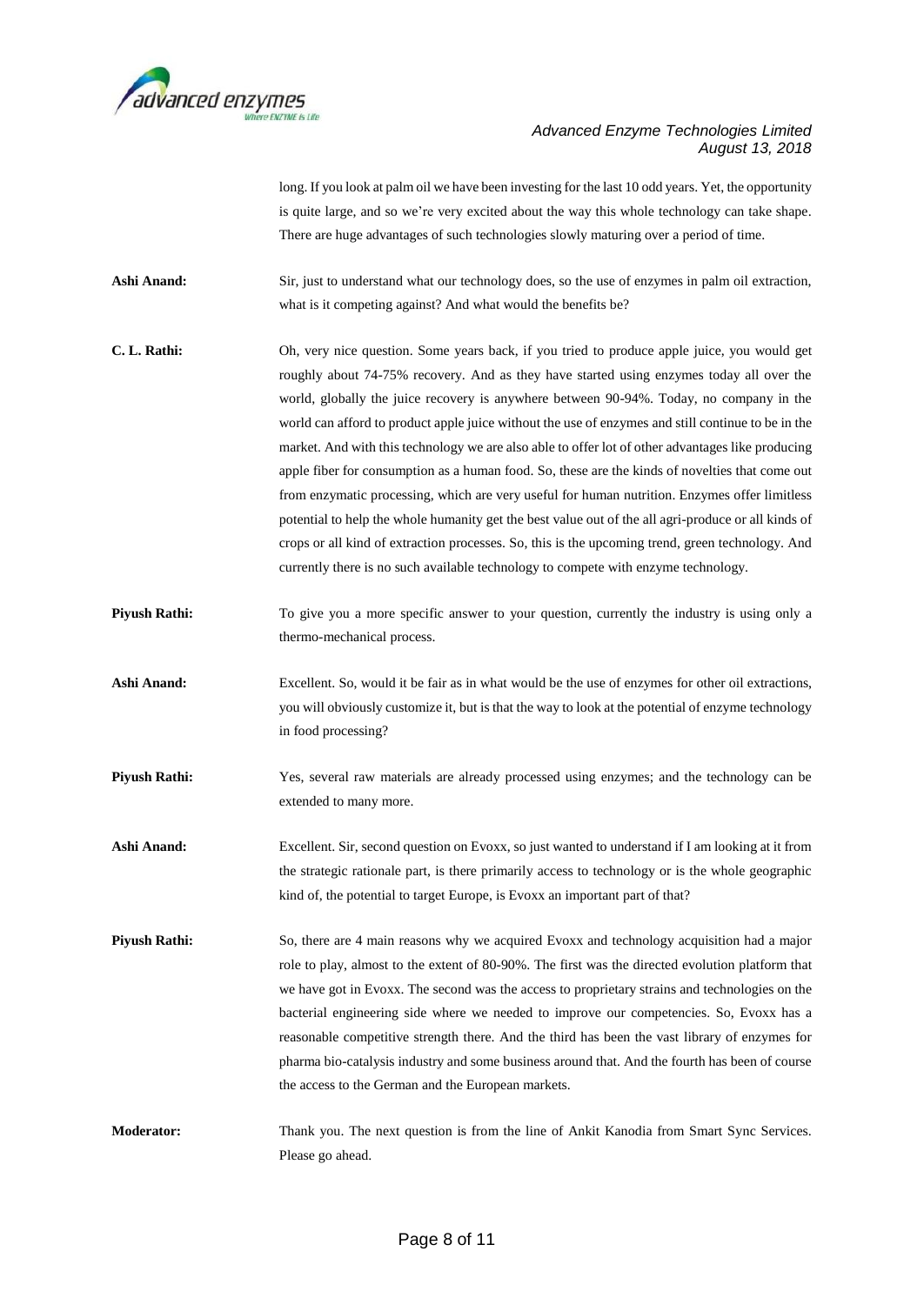

- **Ankit Kanodia:** Most of my questions have been answered, just one simple question. Sir, if we take a 2-3-year view what would be the 1 or 2 major risk factors which you would be right now tracking? That's it.
- **Piyush Rathi:** I think the risk that we would be tracking is for example competition coming in some of our larger products. So, one of the key products that we have is serratiopeptidase from which we derive close to 25% of our revenues today. And any competition in that area could definitely have a major impact on the company. That's one risk area - product concentration. Client concentration risk has come down this quarter, as is already seen. The topmost client contributed only 16% vis-à-vis almost close to 25% about 2 to 3 years back. I think this is a good trend to see that overall we are not relying on a single customer or a few large customers, and rather our customer base is widening. These are the two large risk areas that we see, and we have been addressing them appropriately.
- **Moderator:** Thank you. The next question is from the line of Dharmik Patel from ActiveAlpha Advisors. Please go ahead.
- **Dharmik Patel:** I just have one question. Recently there was a discovery of new enzyme which consumes plastics. So, do we plan to move into this field or are you exploring presently?
- **Piyush Rathi:** Dharmik, not at present.
- **Moderator:** Thank you. The next question is from the line of Anshul Sehgal from Kotak Portfolio Management. Please go ahead.
- **Anshul Sehgal:** I have 2 questions. One is that you mentioned Serratiopeptidase is about 25% of revenues. And obviously someone entering into this space can cause some amount of risk to business. How do you intend to mitigate this risk? One is that and second is that in all the products that we are present in and in those product categories, what would be the market opportunity for the company?
- **Piyush Rathi:** Yes, let me take each question one by one. So, the first question about regarding serratiopeptidase, our strategy has been to keep a tight focus and reign on the cost structure. And we can say that we are most competitive in producing this enzyme today. And there is constant innovation, although there is hardly any competition we still continue to innovate and continue improving the margin and the productivity profile. So, that's our way of approaching and of course constantly monitoring the market for any new competition that comes in. If I come back to your second question I think that's regarding the different products and the market sizes, right?
- **Anshul Sehgal:** That's right. What is the market opportunity for us? And in a sense what would be our market share?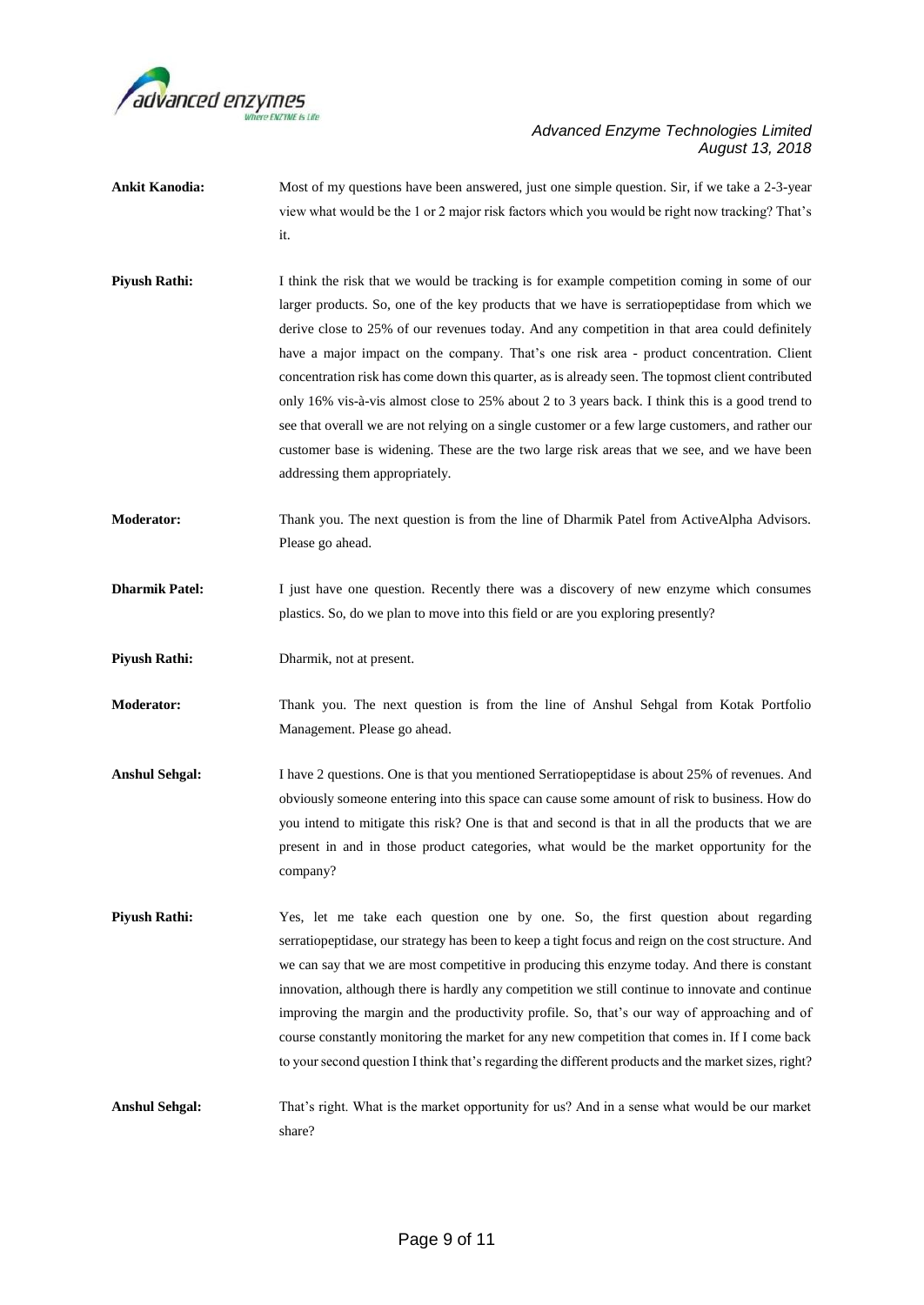

| <b>Piyush Rathi:</b>  | It's a very large product portfolio that we have starting from 68 base enzymes and probiotics<br>and then these when we convert into products are more than 400, so it becomes very difficult to<br>give you a product by product overview. But that's why if you look at the overall industry or<br>segments that we focus on, the human nutrition has a market potential of around 300 million<br>globally. And the animal nutrition is close to 900 million. And the industrial bio-processing is<br>close to 4.5 billion. |
|-----------------------|-------------------------------------------------------------------------------------------------------------------------------------------------------------------------------------------------------------------------------------------------------------------------------------------------------------------------------------------------------------------------------------------------------------------------------------------------------------------------------------------------------------------------------|
| <b>Anshul Sehgal:</b> | Now of these 3 segments our presence or our key products would be a few of the entire segment.<br>So, if you were to just break it down into our product say Serratiopeptidase is about 25% of sales<br>and it is a significant product for us. Say for something like that how much would be the market<br>share that we would be at?                                                                                                                                                                                        |
| C.L. Rathi:           | See, there are lots of things which are under development. We are present only in certain<br>geography where currently our market penetration is not as high as compared to global levels.<br>Also different markets are in different phases of development. For example, the nutraceutical<br>industry is very well developed in the US, however it is in a relatively nascent stage here in India                                                                                                                           |
| <b>Anshul Sehgal:</b> | Okay. If you permit me I will ask one more question, please. On this aspect of growth, given<br>that many of our products, as Mr. Rathi earlier mentioned that these are customized for specific<br>requirements. How is it that we track growth? How is it that, we know that so much will be our<br>revenues for a particular year and thereafter? So, what mechanism do we use for that?                                                                                                                                   |
| <b>Piyush Rathi:</b>  | We are always in close contact with our customers and we understand their annual demands. So,<br>that's how we are able to project at least a year out.                                                                                                                                                                                                                                                                                                                                                                       |
| <b>Moderator:</b>     | Thank you. The next question is from the line of Ratna Rajmohan, Individual Investor. Please<br>go ahead.                                                                                                                                                                                                                                                                                                                                                                                                                     |
| Ratna Rajmohan:       | The recent dollar appreciation, will it have a material positive impact in your revenue and profit?                                                                                                                                                                                                                                                                                                                                                                                                                           |
| <b>Piyush Rathi:</b>  | Yes, certainly because if you see India revenues is 45% and global revenue which are mostly<br>dollar denominated is about 55% for the company. So, naturally, since our revenues are reported<br>in rupees, a rupee depreciation vis-à-vis the dollar will definitely have a positive impact for us.                                                                                                                                                                                                                         |
| Ratna Rajmohan:       | Can you quantify it in a percentage terms like you are sticking on to the same guidance of 110<br>to 115 crore PAT. So, with this appreciation also, you still want to stick on to that number?                                                                                                                                                                                                                                                                                                                               |
| <b>Piyush Rathi:</b>  | Yes, we would like to be conservative. That's our approach. But we may very well see a PAT in<br>excess of 120 crores.                                                                                                                                                                                                                                                                                                                                                                                                        |
| <b>Moderator:</b>     | Thank you. The next question is from the line of Rajat Goyal, Individual Investor. Please go<br>ahead.                                                                                                                                                                                                                                                                                                                                                                                                                        |